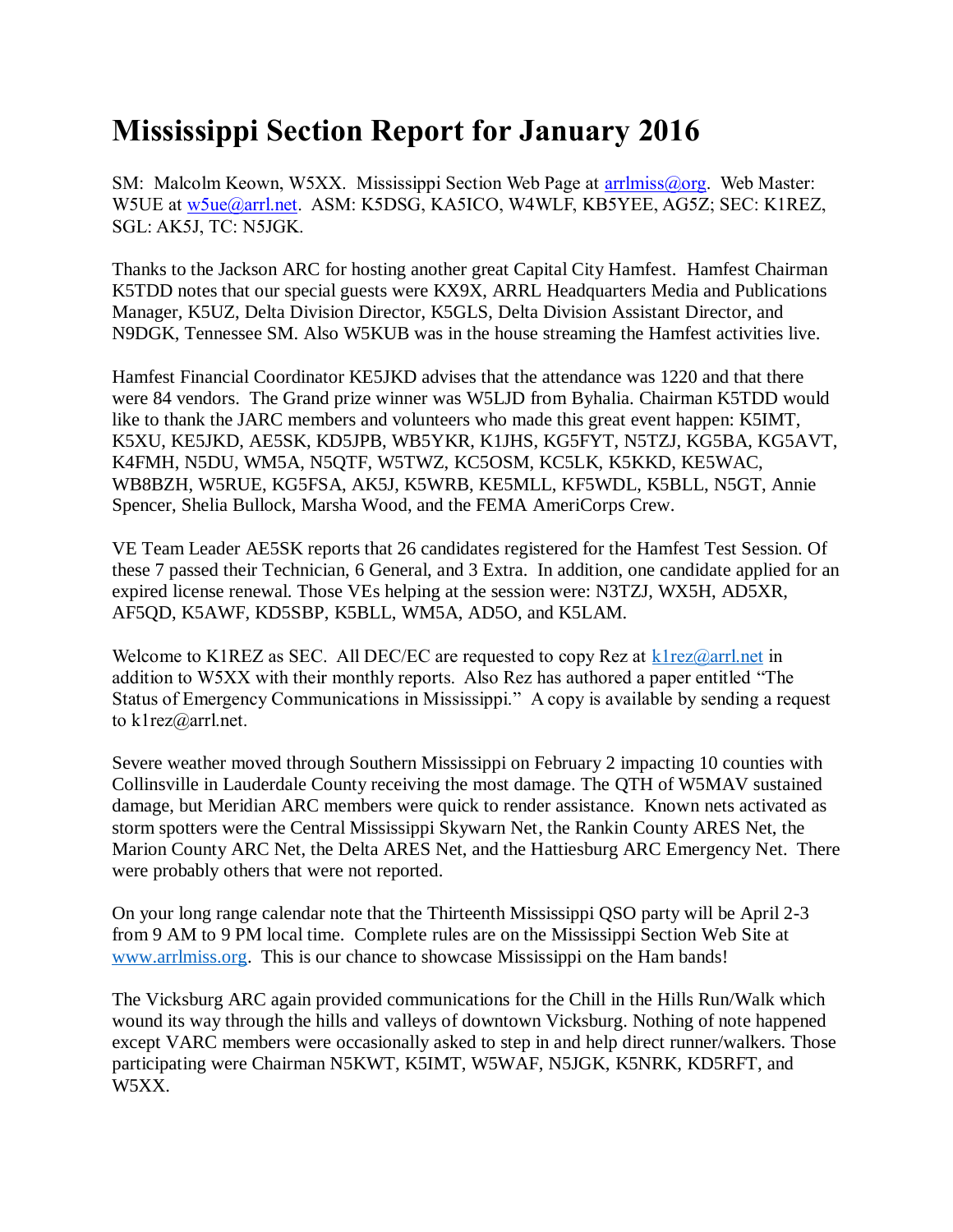Alcorn County EC WB5CON reports that K5WHB, is working with Boy Scout Troup 123 on the Radio Merit Badge. There were 15 scouts in attendance at his first session. He invited them to the ACARES club meeting last Saturday and 9 of them showed up along with 3 scout leaders! Club members made them feel very welcome and gave them a lot of information about Ham Radio, along with QSL cards. The local EOC director also showed up and impressed on the Scouts how valuable trained Ham operators are to his organization. Hopefully some of the Scouts will want to study and get licensed. In addition, the Alcorn County EOC director is setting up an 8 hour class soon to train ARES volunteers on using all the county radio equipment, which he said would make ACARES Members MEMA qualified.

Two Mississippi Clubs were active during the Winter Field Day January 30 and 31. The Marion County Club had a good turnout. They had three Stations on the air with AF5AB, AF5ZA, AG5AE, KG5JWH, and AF5NG taking turns on making contacts. The weather couldn't have been better 70 degrees and sunny (although the evenings were cool). The location was in AF5AB's field using Windoms and a homebrew fan dipole.

Also KA5DON reports that K5TAL, the Jim Leist Memorial Station, was set up for the Winter Field Day at the American Legion Hall in Gautier. Their goal was to see if they could operate for a sustained period of time with generator and batteries only. They met their goal but found that they are incredibly short of operators for any long period of time. The call was put out at the American Legion Meeting on 8 Feb, and 5 former military radio operators were identified that could help in an emergency. Besides KA5DON, the other operators and take down crew were K5LGP, KM4BWX, N4OMI, K5BQJ, and N5JUM. K5TAL will be activated again on March 12 for the American Legion Birthday.

Welcome to the following new Hams in Mississippi in January: KG5KYE, Mark - Poplarville; KG5LCC, Anthony – Mathiston; KG5LDR, Michael – Magnolia; KG5LEL, Marilyn – West; KG5LEO, Carl - Clinton; KG5LEU, Kenny – Saltillo; KG5LEV, Harvey – Bogue Chitto; KG5LEW, Brad – Buckatunna; KG5LGA, David – Gautier; KG5LGM, Cade – Senatobia; KG5LGN, Claude – Senatobia; KG5LGO, Samantha – Hernando; and KG5LGU, James – Monticello.

Also welcome to the following new ARRL Members in January: KE5FFX, David – Senatobia; K5IFJ, Calvin – Brandon; AD7KJ, Cullen – Smithdale; KG5KWL, William – Kiln; KF5SUI, Nicholas – Olive Branch; W3WMU, Jeffrey – Sturgis; and N5YAV, McCoy – Corinth. As of January 31 ARRL Membership in Mississippi was 1,133 down 17 from the last report on December 31. The dues increase may be taking its toll.

And last but not least, welcome to KF5WVJ as EC for DeSoto County, and KD5VMV as AEC for Marshall County.

Congratulations to the following on their upgrades: KB5DXO, Donnie – Amory; KG5FWJ, Nathaniel – West Point; KG5GCX, Mark – West Point; KG5KQH, Jesse – Corinth;, KG5KSA, Michael – Ocean Springs; KG5KUB, John – Louisville; KF5NBS, Norman – Smithville; KE5PMW, Donald – Waveland; and KB5WWS, Lori – Senatobia.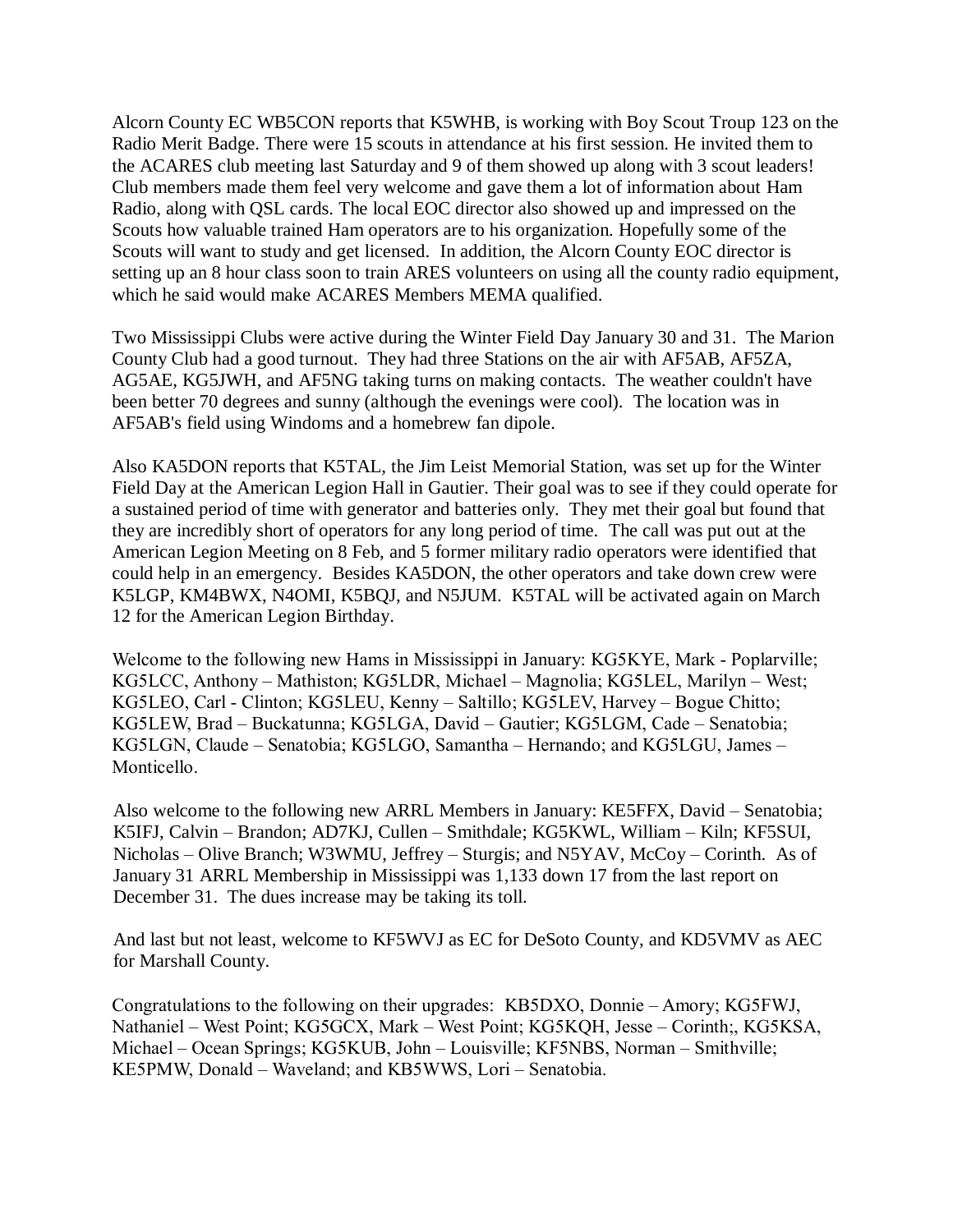2015 SET Reports: WM5A and KG5AVT (Rankin), WS7EOC (MEMA), KA5ICO (Chickasaw), KC5IIW (Scott), KF5IMA (Lafayette), KC5IMN (WC MS), K5JAW (Delta), N5LJC and AF5ZA (Marion), KE5MIS and KD5NDU (Yalobusha), N5MZ (Forrest), K5NRK (Warren), K5NRK (MSPN), WX5SE (Itawamba), AE5SK (Hinds, Madison, and Copiah), N5SP and KB5VE (Lamar), WA5TEF (Lee), and KE5WJN (Pearl River).

2015 Annual EC Reports: KA5ICO (Chickasaw), KC5IIW (Scott), KF5IMA (Lafayette), WX5N (Prentiss), AF5PO (Tishomingo), WX5SE (Itawamba), WA5TEF (Lee), KD5VMV (DeSoto), KD4VVZ (George), and KB0ZTX Marshall).

SEC/DEC/EC Monthly Reports for January 2016: WM5A (Rankin), WB5CON (Alcorn), K5MOZ (Jackson), WX5N (NE MS/Prentiss), AF5PO (Tishomingo), K1REZ (SEC), and WA5TEF (Lee).

PIO Report: KF5ZCI

Club Newsletter/Reports (Editor): Delta ARES (K5JAW) and Meridian ARC (W5MAV).

Regret to report the passing of KG5MH of Booneville, KF5WZL of Poplarville, and WU5D of Gulfport.

HF Net Reports - sessions/QNI/QTC (Net Manager)

Magnolia Section Net 31/1009/3 (K5DSG)

MS Baptist Hams Net 5/32/0 (WF5F)

MSPN 31/2543/14 (K5NRK)

MS-NBEMS Net 3/12/2 (K1REZ)

VHF Net Reports - sessions/QNI/QTC (Net Manager)

Alcorn County ARES 4/51/0 (WB5CON)

Booneville and Prentiss County Net 4/58/0 (WX5N)

Capital Area Em Net 5/64/0 (K5XU)

Hattiesburg ARC Emergency 2M Net 5/107/1 (K5TLL)

Hattiesburg ARC 10M Simplex Net 4/36/0 (K5TLL)